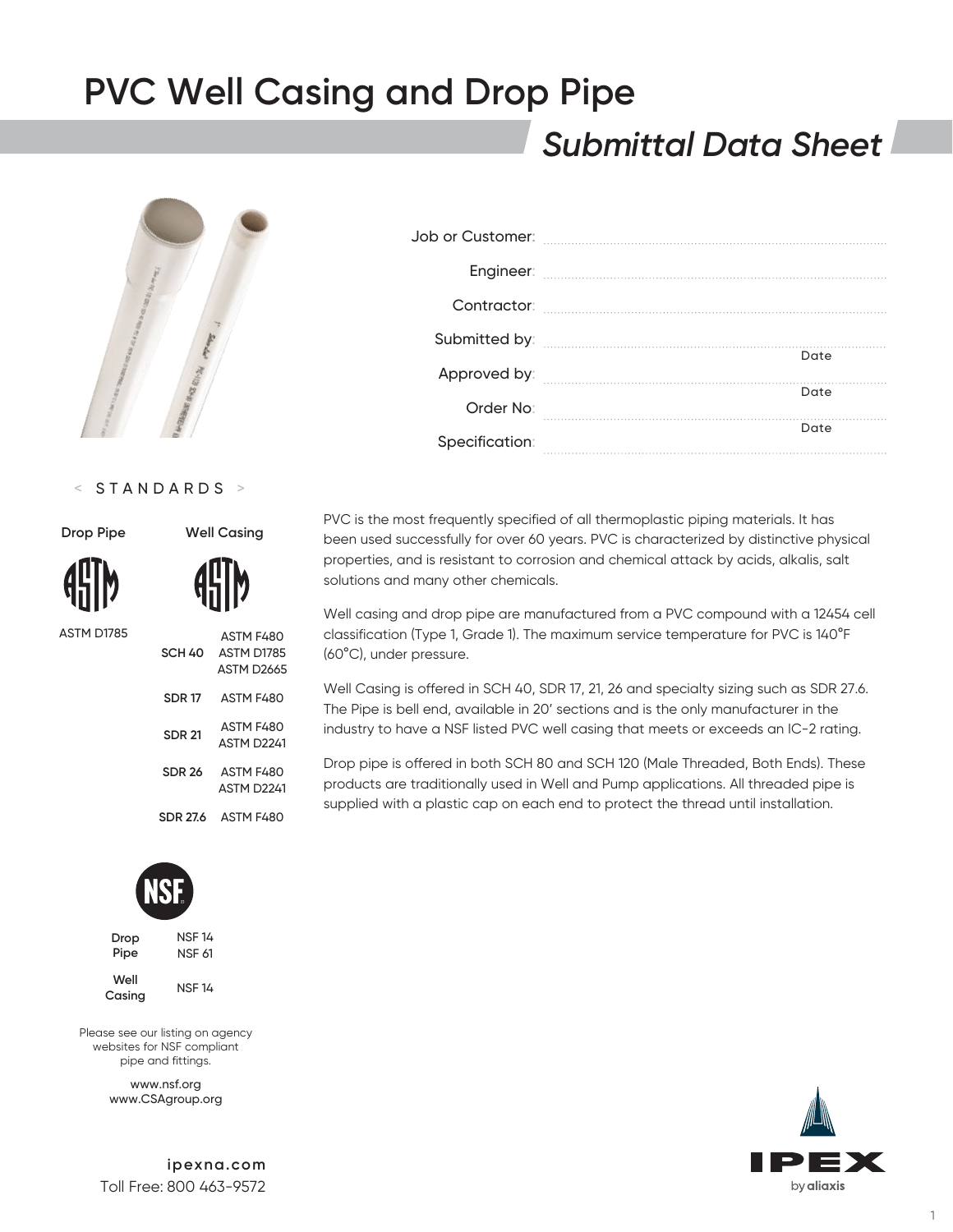## *Submittal Data Sheet*

### **Material Properties**

| Properties                                                        | <b>PVC</b>      | <b>Standards</b> |
|-------------------------------------------------------------------|-----------------|------------------|
| Specific gravity                                                  | 1.42            | ASTM D792        |
| Tensile strength, psi at 73°F                                     | 7,000           | ASTM D638        |
| Modulus of elasticity tensile, psi at 73°F                        | 400,000         | ASTM D638        |
| Flexural strength, psi                                            | 14,500          | ASTM D790        |
| Izod impact, ft.lbs./in. at 73°F, notched                         | 0.65            | ASTM D256        |
| Compressive strength, psi                                         | 9,000           | ASTM D695        |
| Poisson's ratio                                                   | 0.38            |                  |
| Working stress, psi at 73°F                                       | 2,000           |                  |
| Coefficient of thermal expansion in./in./°F (x 10-5)              | 3               | ASTM D696        |
| Linear expansion, in./10°F per 100' of pipe                       | 0.36            |                  |
| Maximum operating temperature under pressure                      | 140°F (60°C)    |                  |
| Deflection temperature under load, <sup>o</sup> F at 66 psi       | 173             | ASTM D648        |
| Deflection temperature under load, <sup>o</sup> F at 264 psi      | 160             | ASTM D648        |
| Thermal conductivity, BTU.in./hr.ft <sup>2</sup> . <sup>o</sup> F | 1.2             | ASTM C177        |
| <b>Burning rate</b>                                               | Self extinguish | ASTM D635        |
| <b>Burning class</b>                                              | $V - O$         | $UL-94$          |
| Flash ignition, °F                                                | 730             |                  |
| Limited oxygen index (%)                                          | 43              | ASTM D2863-70    |
| Water absorption, %, (24 hrs. at 73°F)                            | 0.05            | ASTM D570        |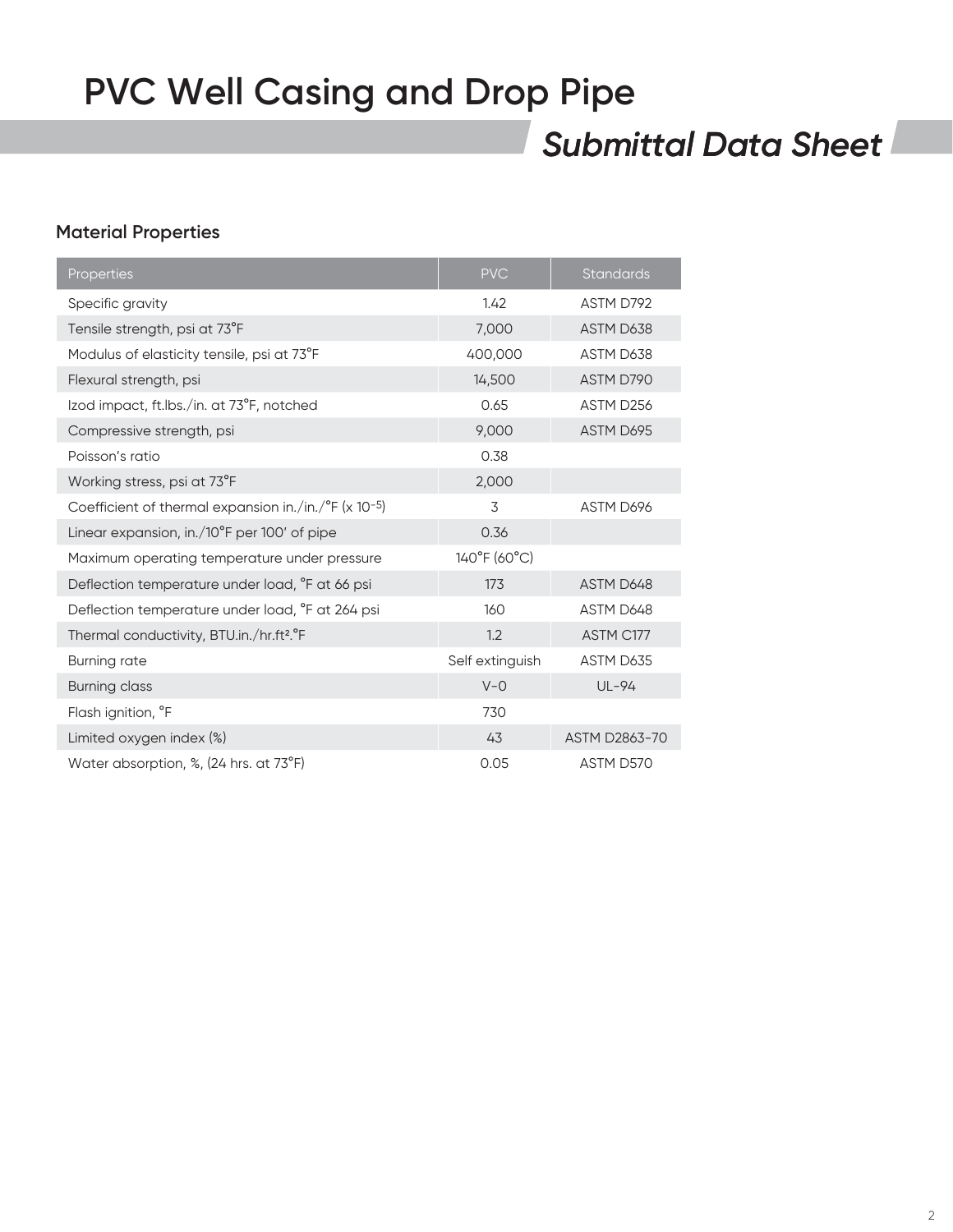## *Submittal Data Sheet*

### **Well Casing Availability**

#### **Specials, Bell End 20'**

|                               |                        |                            |                               |                                  |         |                         |            | Resistance to<br><b>Hydraulic Collapse</b> |
|-------------------------------|------------------------|----------------------------|-------------------------------|----------------------------------|---------|-------------------------|------------|--------------------------------------------|
| <b>Nominal</b><br><b>Size</b> | Product<br><b>Type</b> | Outside<br><b>Diameter</b> | Min. Wall<br><b>Thickness</b> | Inside Diameter<br>(Min. - Max.) | Wt/100' | <b>Impact</b><br>Rating | <b>PSI</b> | Depth<br>(FT)                              |
| $4 - 1/2"$                    | <b>SDR17</b>           | 4.950                      | 0.291                         | $4.308 - 4.378$                  | 275     | $IC-2$                  | 215        | 497                                        |
| $4 - 1/2"$                    | <b>SDR 26</b>          | 4.950                      | 0.190                         | $4.510 - 4.580$                  | 187     | $IC-2$                  | 58         | 134                                        |
| $4 - 1/2"$                    | <b>SCH 40/SDR 21</b>   | 4.950                      | 0.248                         | $4414 - 4464$                    | 240     | $IC-2$                  | 130        | 300                                        |
| $6 - 1/8$ " I.D.              | <b>SDR 21</b>          | 6.900                      | 0.329                         | $6.180 - 6.253$                  | 445     | $IC-2$                  | 111        | 256                                        |
| $6-1/4$ " I.D.                | <b>SDR 27.6</b>        | 6.900                      | 0.250                         | $6.324 - 6.411$                  | 345     | $IC-2$                  | 48         | 111                                        |

#### **SDR 17, Bell End 20**

|                              |                            |                               |                                           |        |                  |            | Resistance to<br><b>Hydraulic Collapse</b> |
|------------------------------|----------------------------|-------------------------------|-------------------------------------------|--------|------------------|------------|--------------------------------------------|
| <b>Nomina</b><br><b>Size</b> | <b>Outside</b><br>Diameter | Min. Wall<br><b>Thickness</b> | <b>Inside Diameter</b><br>$(Min. - Max.)$ | Wt/100 | Impact<br>Rating | <b>PSI</b> | Depth (FT)                                 |
| 5''                          | 5.563                      | 0.327                         | $4.821 - 4.919$                           | 360    | $IC-2$           | 215        | 497                                        |
| 6"                           | 6.625                      | 0.390                         | 5.740 - 5.856                             | 496    | $IC-2$           | 215        | 497                                        |

#### **SDR 21, Bell End 20'**

|                              |                                   |                               |                                  |         |                         |            | Resistance to<br><b>Hydraulic Collapse</b> |
|------------------------------|-----------------------------------|-------------------------------|----------------------------------|---------|-------------------------|------------|--------------------------------------------|
| <b>Nomina</b><br><b>Size</b> | <b>Outside</b><br><b>Diameter</b> | Min. Wall<br><b>Thickness</b> | Inside Diameter<br>(Min. - Max.) | Wt/100' | <b>Impact</b><br>Rating | <b>PSI</b> | Depth (FT)                                 |
| 2 <sup>''</sup>              | 2.375                             | 0.113                         | $2.103 - 2.155$                  | 53      | $IC-0$                  | 111        | 256                                        |
| 3''                          | 3.500                             | 0.167                         | $3.118 - 3.174$                  | 114     | $IC-0$                  | 111        | 256                                        |
| 4''                          | 4.500                             | 0.214                         | $4.011 - 4.081$                  | 189     | $IC-0$                  | 111        | 256                                        |
| 5''                          | 5.563                             | 0.265                         | $4.975 - 5.043$                  | 295     | $IC-0$                  | 111        | 256                                        |
| 6"                           | 6.625                             | 0.316                         | $5.906 - 6.004$                  | 412     | $IC-0$                  | 111        | 256                                        |
| 8"                           | 8.625                             | 0.410                         | $7.692 - 7.820$                  | 688     | $IC-0$                  | 111        | 256                                        |
| 10"                          | 10.750                            | 0.511                         | $9.591 - 9.743$                  | 1088    | $IC-0$                  | 111        | 256                                        |

**Note:** Length of pipe: 20ft plus bell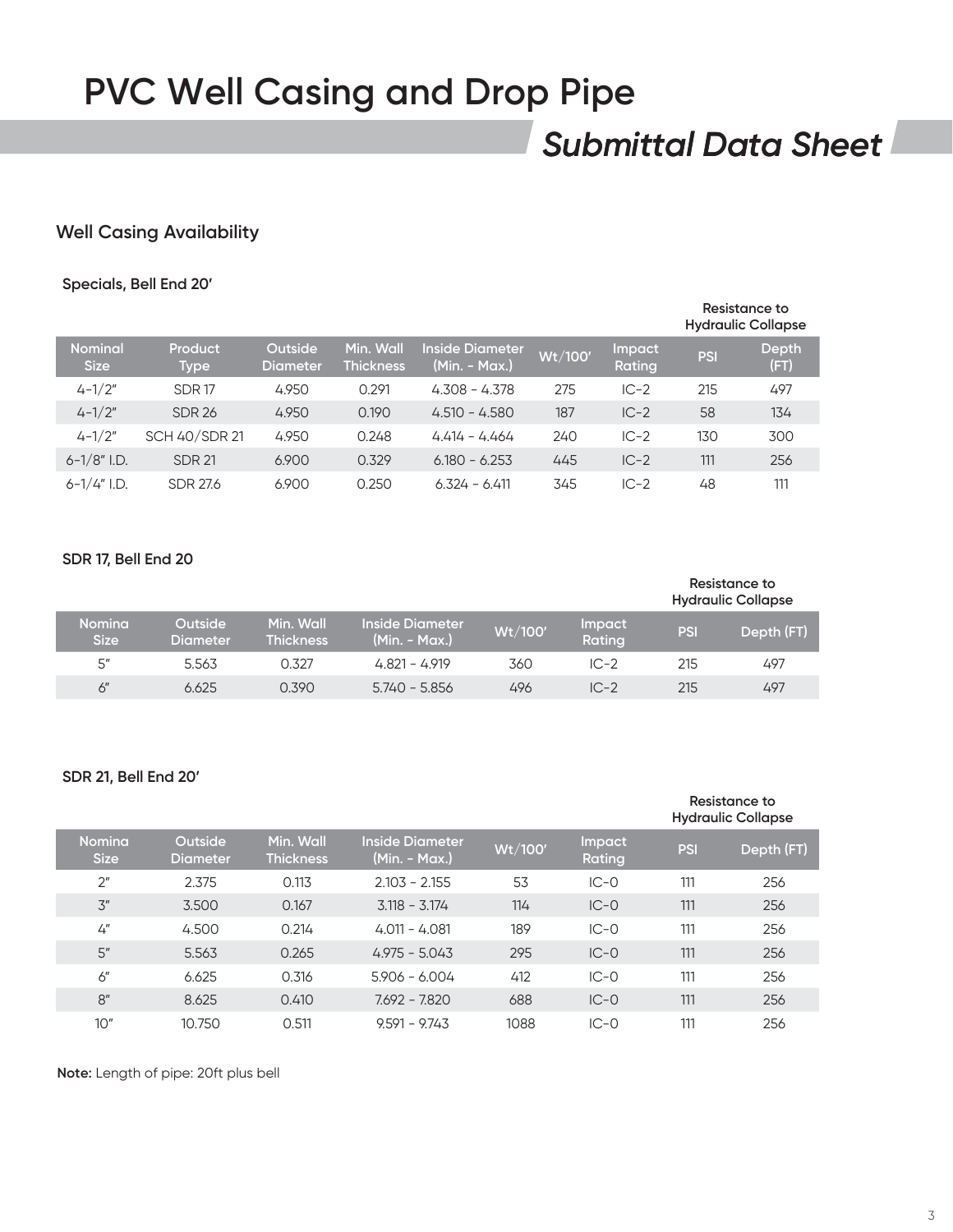## *Submittal Data Sheet*

### **Well Casing Availability**

#### **SDR 26, Bell End 20'**

#### **Resistance to Hydraulic Collapse**

| <b>Nomina</b><br><b>Size</b> | Outside<br><b>Diameter</b> | Min. Wall<br><b>Thickness</b> | <b>Inside Diameter</b><br>$(Min. - Max.)$ | Wt/100' | Impact<br>Rating | <b>PSI</b> | Depth (FT) |
|------------------------------|----------------------------|-------------------------------|-------------------------------------------|---------|------------------|------------|------------|
| 4''                          | 4.500                      | 0.173                         | $4.105 - 4.163$                           | 156     | $IC-0$           | 58         | 134        |
| 5"                           | 5.563                      | 0.214                         | $5.071 - 5.145$                           | 240     | $IC-2$           | 58         | 134        |
| 6"                           | 6.625                      | 0.255                         | $6.042 - 6.126$                           | 336     | $IC-2$           | 58         | 134        |
|                              |                            |                               |                                           |         |                  |            |            |

#### **SCH 40, Bell End 20'**

|                              |                            |                               |                                         |         |                         |            | Resistance to<br><b>Hydraulic Collapse</b> |
|------------------------------|----------------------------|-------------------------------|-----------------------------------------|---------|-------------------------|------------|--------------------------------------------|
| <b>Nomina</b><br><b>Size</b> | Outside<br><b>Diameter</b> | Min. Wall<br><b>Thickness</b> | <b>Inside Diameter</b><br>(Min. - Max.) | Wt/100' | <b>Impact</b><br>Rating | <b>PSI</b> | Depth (FT)                                 |
| 2 <sup>''</sup>              | 2.375                      | 0.154                         | $2.021 - 2.073$                         | 70      | $IC-0$                  | 291        | 672                                        |
| 3''                          | 3.500                      | 0.216                         | $3.008 - 3.076$                         | 144     | $IC-0$                  | 250        | 577                                        |
| 4''                          | 4.500                      | 0.237                         | $3.961 - 4.035$                         | 205     | $IC-2$                  | 152        | 351                                        |
| 5''                          | 5.563                      | 0.265                         | $4.975 - 5.043$                         | 295     | $IC-2$                  | 111        | 256                                        |
| 6''                          | 6.625                      | 0.280                         | $5.986 - 6.076$                         | 364     | $IC-2$                  | 77         | 178                                        |
| 8"                           | 8.625                      | 0.322                         | 7.888 - 7.996                           | 546     | $IC-2$                  | 52         | 120                                        |
| 10"                          | 10.750                     | 0.365                         | $9.917 - 10.035$                        | 753     | $IC-0$                  | 39         | 90                                         |
| 12"                          | 12.750                     | 0.406                         | $11.825 - 11.953$                       | 1000    | $IC-0$                  | 32         | 74                                         |

**Note:** Length of pipe: 20ft plus bell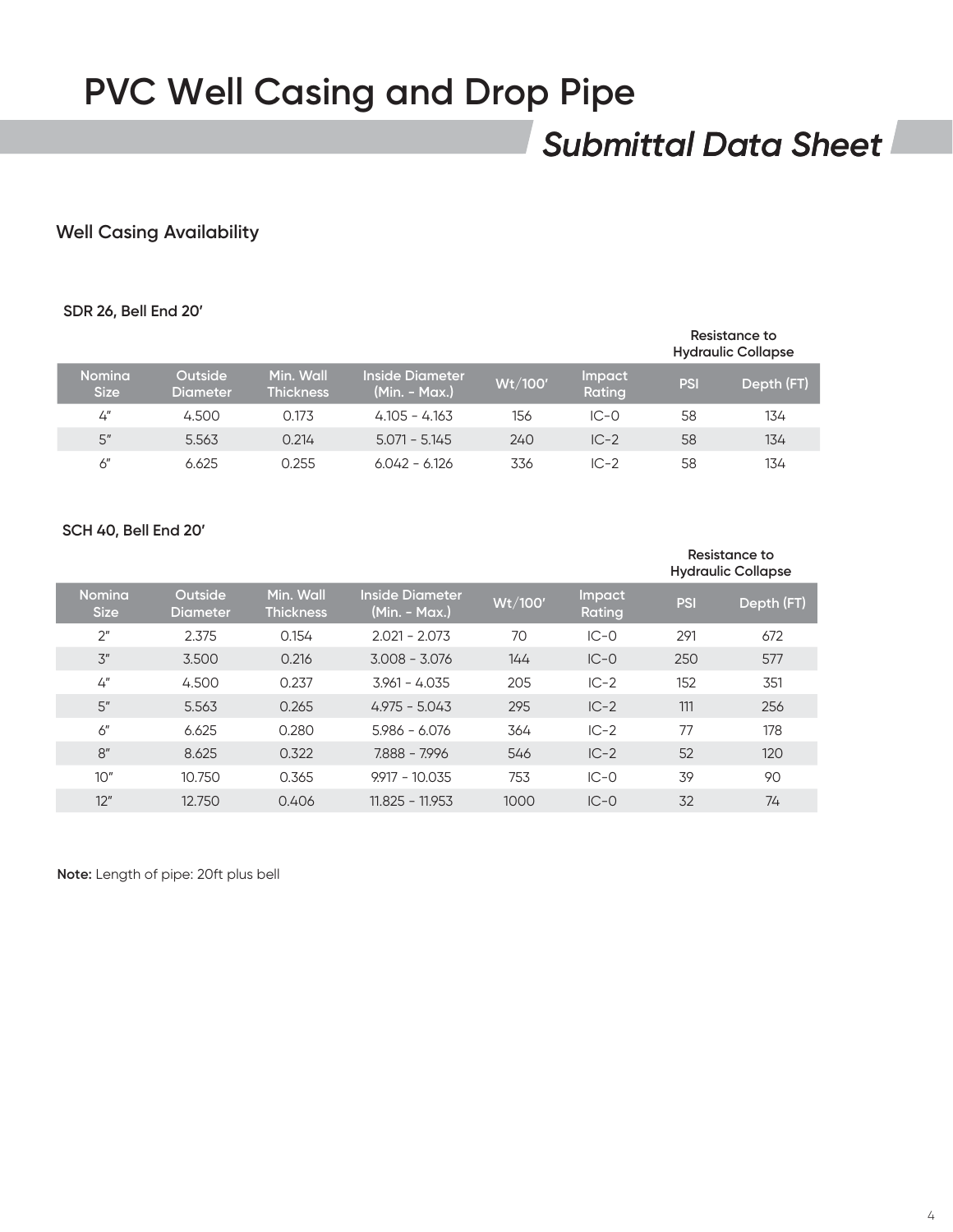## *Submittal Data Sheet*

### **Drop Pipe Availability**

#### **Schedule 80 White, Threaded 20'**

| <b>Nomina</b><br><b>Size</b> | Outside<br><b>Diameter</b> | Min. Wall<br><b>Thickness</b> | <b>Inside</b><br><b>Diameter</b> | <b>Max Working</b><br>Pressure at 73°F | Wt/100' |
|------------------------------|----------------------------|-------------------------------|----------------------------------|----------------------------------------|---------|
| 1''                          | 1.315                      | 0.179                         | 0.957                            | THD 320 PSI /<br><b>PE 630 PSI</b>     | 40      |
| $1 - 1/4"$                   | 1.660                      | 0.191                         | 12.78                            | THD 260 PSI /<br><b>PE 520 PSI</b>     | 55      |
| $1 - 1/2"$                   | 1.900                      | 0.200                         | 15.00                            | THD 240 PSI /<br><b>PE 470 PSI</b>     | 68      |
| 2 <sup>''</sup>              | 2.375                      | 0.218                         | 19.39                            | THD 200 PSI /<br><b>PE 400 PSI</b>     | 94      |

#### **Schedule 120 White, Threaded 20'**

| <b>Nomina</b><br><b>Size</b> | <b>Outside</b><br><b>Diameter</b> | Min. Wall<br><b>Thickness</b> | Inside<br><b>Diameter</b> | Max Working<br>Pressure at 73°F    | Wt/100' |
|------------------------------|-----------------------------------|-------------------------------|---------------------------|------------------------------------|---------|
| 1 <sup>II</sup>              | 1.315                             | 0.200                         | 0.915                     | THD 360 PSI /<br><b>PE 720 PSI</b> | 44      |
| $1 - 1/4"$                   | 1.660                             | 0.215                         | 12.30                     | THD 300 PSI /<br><b>PE 600 PSI</b> | 61      |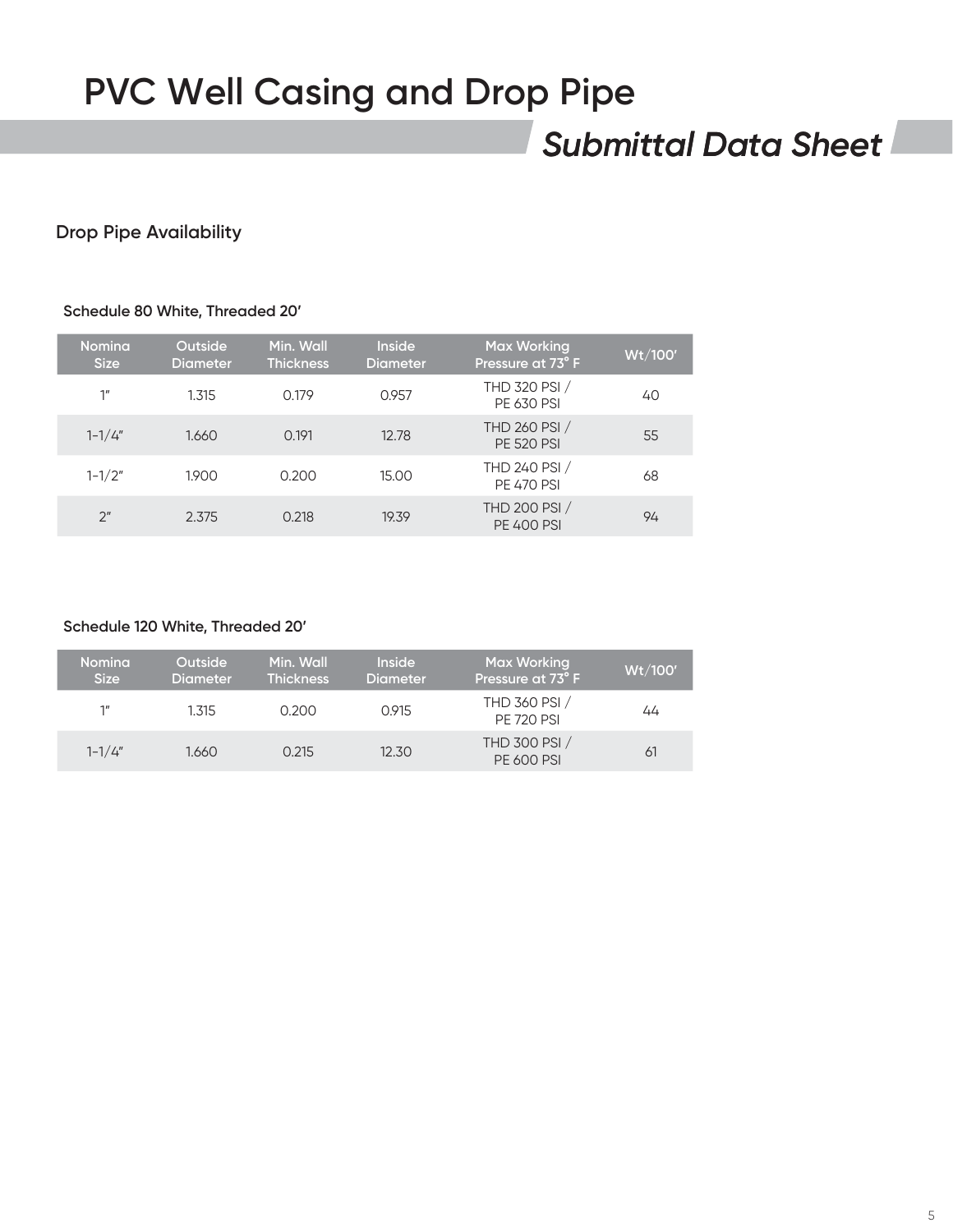## *Submittal Data Sheet*

## **Well Casing Installation**

### **Safe Handling & Storage of Pipe**

Care must be taken when handling PVC products to ensure that pipe is not damaged prior to installation. Take the following precautions to ensure PVC products remain in top condition prior to installation.

- **•** Store pipe indoors if possible
- **•** Pipe stored outside must be covered with a wellventilated white tarp
- **•** Always keep pipe clean and covered in its original packaging
- **•** Always store pipe on a flat surface and never store other products on top of pipe
- **•** Do not drop or drag pipe
- **•** Inspect all products for shipping damage prior to installation
- **•** Never install products that are damaged



**DANGER:** Highly flammable liquid and vapor may form explosive peroxide. Follow guidelines carefully.

# **WARNING**

During the curing of the solvent welded joints, vapors may accumulate inside the piping system, especially should one end of the line be capped. Nearby sparks from welders or torches may inadvertently ignite these vapors and create a hazardous incident. Attention must be given to removing all vapors using air-blowers or water flushing prior to capping one end of an empty piping system.

### **Solvent Welding Installation**

#### **Introduction**

Creating optimal solvent welded connections requires attention to detail, proper preparation of components and an understanding of all instructions provided in this manual.

#### **Safe Handling & Storage of Primers & Solvent Cements**

Primer and solvent cement are made from flammable liquids and must be kept away from all sources of ignition. Good ventilation must be maintained to reduce fire hazard and to minimize the breathing of solvent vapors. Refer to ASTM F402, Standard Practice for Safe Handling of Solvent Cements, Primers, and Cleaners Used for Joining Thermoplastic Pipe and Fittings. Always adhere to local jobsite and workplace safety regulations.

- **•** Always provide proper ventilation when applying primers and cements
- **•** Avoid skin or eye contact with primers and cements
- **•** Wash immediately if contact occurs to avoid prolonged
- **•** exposure
- **•** Do not solvent weld joints near open flames or soldering torches
- **•** Use Personal Protection Equipment (PPE) when handling primers and solvent cements
- **•** Always store primer and cement indoors
- **•** For cold weather installation, store primer and cement in a warm location above 40°F
- **•** For hot weather installation, store primer and cement in a cool, shaded location
- **•** Always check bottom of primer and cement cans for date of manufacture and expiry date
- **•** Consult the primer and cement manufacturer directly if unsure that the primer and cement has expired
- **•** Properly discard primer and cement that exceeds its recommended shelf life or expiry date
- **•** Properly discard solvent cement that has hardened or jelled
- **•** Tightly close partially used primer and cement containers
- **•** Always thoroughly shake cement before use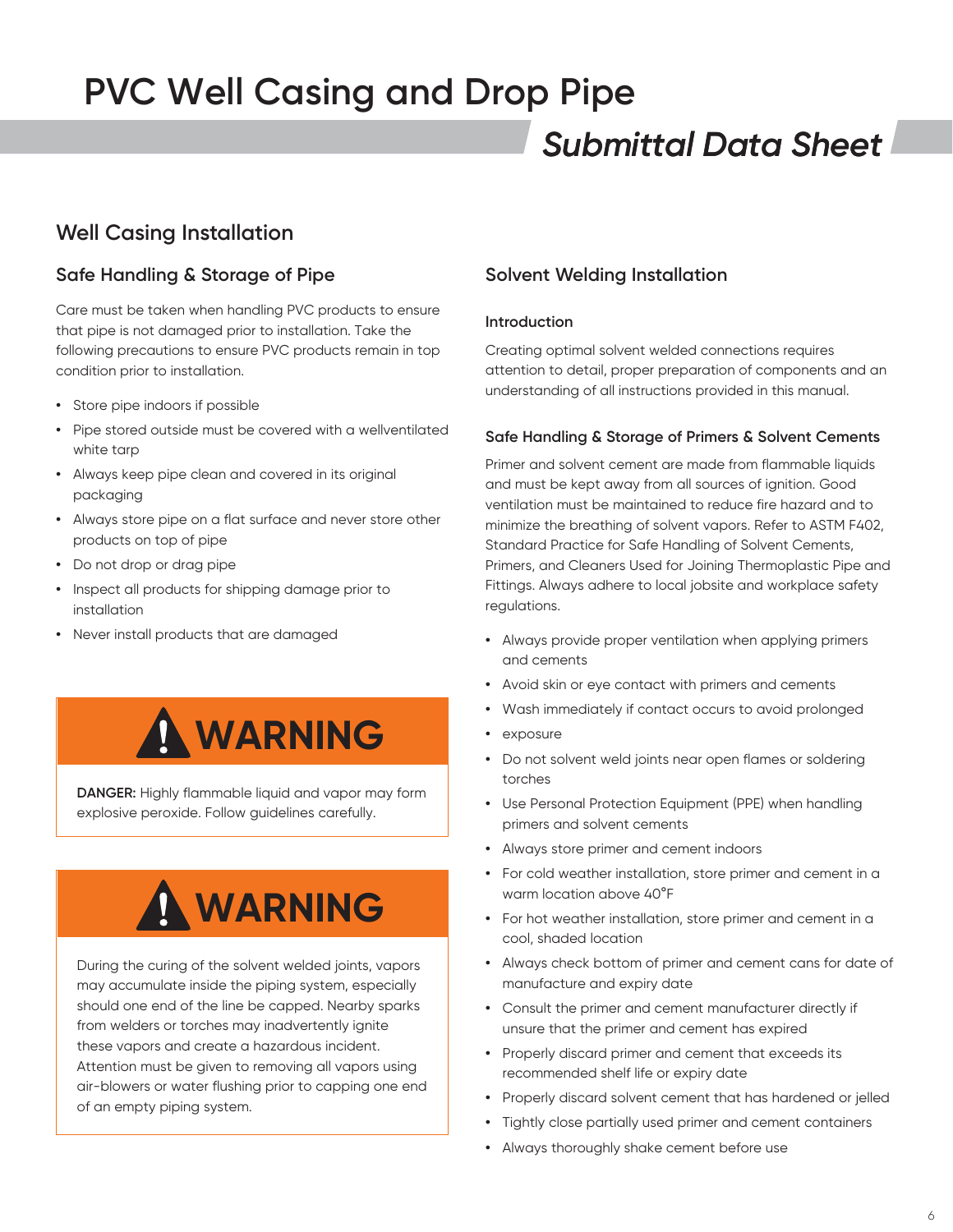## *Submittal Data Sheet*

## **Solvent Welding Basics**

To make consistently tight joints, the following points should be followed:

- **•** Dry fit all joints prior to solvent welding to confirm proper interference fit
- **•** Do not solvent weld joints that are too loose or too tight
- **•** Always use bevelling tools to prepare pipe ends before cementing
- **•** Do not solvent weld joints without first bevelling pipe ends
- **•** Follow all solvent welding instructions provided in this manual
- **•** The joining surfaces must be softened and made semifluid with the use of a primer
- **•** Sufficient cement must be applied to fill the gap between pipe and fittings
- **•** Assembly of pipe must be made while the cement coatings on the surfaces are still wet and fluid
- **•** Joint strength will develop as the cement cures. If the joint is made properly, the dissolved surfaces in the tight part of the joint will fuse together

# **NOTICE**

Do not use excessive amounts of primers or solvent cement as it can lead to puddling. Puddling of primer and cement in the pipe and fittings can result in product failures and property damage. Always follow the instructions provided with each can of CPVC primer and/or solvent cement.

#### **Cement Types**

Two-Step Method (Solvent Cement) for Joining PVC.

- **•** Solvent Cement: meets ASTM D2564 are typically clear, blue, or gray
- **•** Primer: meets ASTM F656 and plumbing codes require them to be purple

Sufficient cement must be applied to fill the gap in the loose part of the joint. Besides filling the gap, adequate solvent cement layers will penetrate the surfaces. If the solvent cement coatings on the pipe and fittings are wet and fluid when assembly takes place, they will tend to flow together and become one solvent cement layer. Also, if the solvent cement is wet, the surfaces beneath them will still be soft, and these dissolved surfaces in the tight part of the joint will fuse together.



As the solvent dissipates, the solvent cement layer and the dissolved surfaces will dry and harden with a corresponding increase in joint strength. Completed joints must not be disturbed until they have properly set. See the Joint Set Schedule table for details.

Joint strength continues to develop as the solvent cement dries. To determine when solvent cement joints can be pressure tested, see the Joint Cure Schedule table.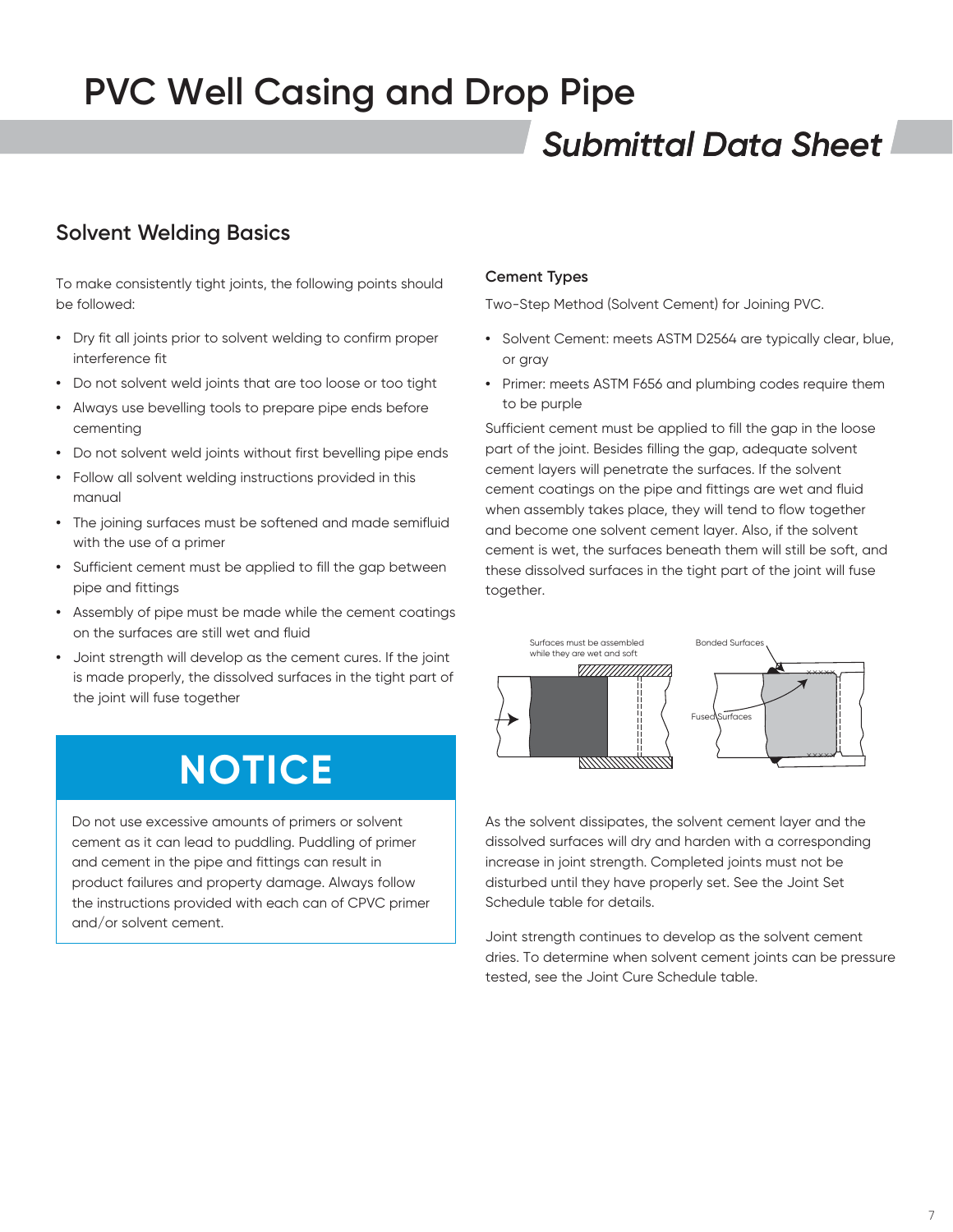## *Submittal Data Sheet*

### **Handling & Installation Procedures**

#### **Solvent Welding Installation**

#### **Step 1 Preparation**

Assemble proper materials for the job. This includes the appropriate cement, primer and applicator for the size of piping system to be assembled, tape measure, contrasting color marker and beveling tool. See Tables for guidelines to estimate the amount of cement required.



**CAUTION:** Use proper Personal Protective Equipment (PPE) for the job: respirator, safety glasses, gloves and protective clothing.

#### **Step 2 Cutting the Pipe**

It is important to cut the pipe squarely. A square cut provides the surface of the pipe with the maximum bonding area. Pipe can be easily cut with a wheel-type plastic tubing cutter, chop saw or fine toothed saw. Do not use reciprocating saws.

Tools used to cut pipe must be designed for use with CPVC piping and must be in good condition in accordance with the tool manufacturer's recommendations. If there is any indication of pipe damage or evidence of pipe end cracking, cut off at least 2 inches beyond any visible crack. Use of ratchet cutters is not recommended as they may split the pipe if not properly used and maintained.

#### **Step 3 Preparing Pipe Ends**

After cutting, always remove all burrs and filings from both the inside and outside of the pipe and bevel the pipe end using a beveling tool. Remove burrs and filings from the inside of the pipe using a knife edge or file. Failure to remove burrs can scrape channels into pre-softened surfaces, create obstructions inside surface walls, or inadvertently plow cement out of the joint during assembly.

#### **Step 4 Cleaning**

Using a clean dry cloth, wipe any dirt and moisture from the fitting socket and the pipe end. Moisture will increase cure times and dirt and grease can prevent adhesion.





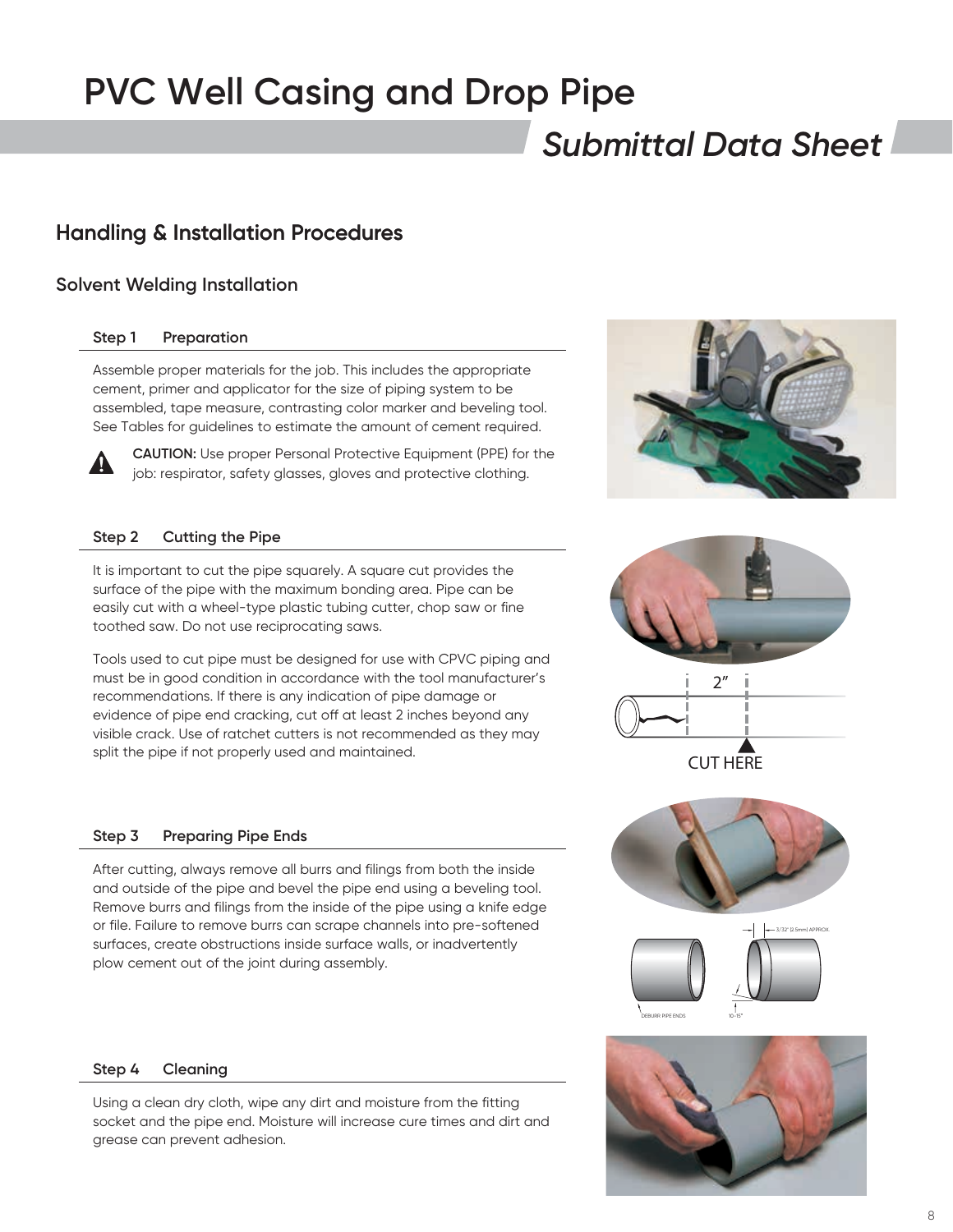## *Submittal Data Sheet*

### **Handling & Installation Procedures**

#### **Step 5 Dry Fitting**

Before applying primer or solvent cement, test all connections (pipe, fittings and accessories) to confirm a proper interference fit exists. Dry-fit contact between properly beveled pipe and fitting sockets is essential in making a good joint. The beveled pipe should easily enter the fitting socket and make contact with the inner fitting socket wall before bottoming out. A proper interference fit is present when the beveled pipe can only be inserted 1/3 to 2/3 of the way into the fitting socket.



**CAUTION: We do not recommend the solvent welding of pipe, fittings or accessories that fit loosely together or where pipe bottoms out in a dry fit**. Proper joint strength may not be developed. Please contact IPEX to discuss further.

Do not solvent weld pipe, fittings or accessories if a beveled pipe cannot easily be inserted at least 1/3 of the way into the fitting socket. This may cause excessive stresses during assembly leading to joint failure.

#### **Step 6 Marking the Pipe**

Measure the socket depth and mark the outside of the pipe with this dimension, followed by a second mark 1 inch further back. The first line will provide a guide for ensuring enough solvent cement is applied on the pipe. Maintaining a 1 inch distance to the second line once the pipe is inserted into the socket will indicate full and proper insertion of the pipe inside the socket.



#### **Step 7 Select Applicator**

Ensure that the right applicator is being used for the size of pipe being joined. The applicator size should be equal to half the pipe diameter. It is important that a proper size applicator be used to help ensure that sufficient layers of cement and primer are applied.

#### **Step 8 Primer Application**

Using the correct applicator, aggressively work the primer into the socket, keeping the surface and applicator wet until the surface has been softened. More applications may be needed for hard surfaces and cold weather conditions. Re-dip the applicator in primer as required. When the surface is primed, remove any puddles of primer from the socket.



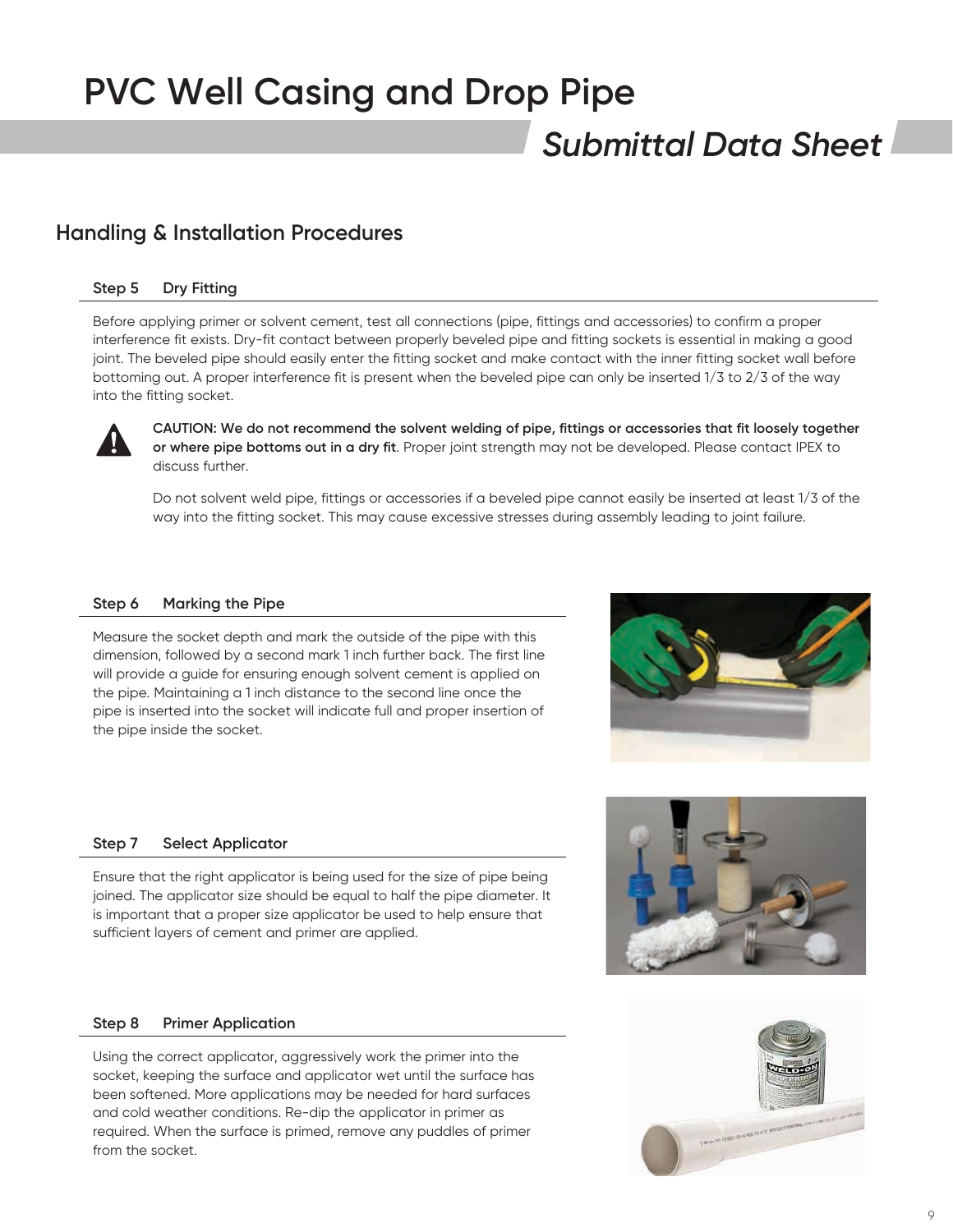## *Submittal Data Sheet*

### **Handling & Installation Procedures**

#### **Step 9 Primer Application**

Aggressively work the primer on to the end of the pipe to a point 1/2" beyond the depth of the fitting socket.



#### **Step 10 Primer Application**

A second application of primer in the socket is required, keeping the surface and applicator wet until the surface has been softened. When the surface is primed, remove any puddles of primer from the socket.

#### **Step 11 Cement Application**

Throughly stir the cement or shake can before each use. Immediately and while the surfaces are still wet, using the correct size applicator, aggressively work a heavy, even layer of cement on to the pipe end equal to the depth of the fitting socket. Do not brush it out to a thin paint type layer, as this will dry too quickly.



#### **Step 12 Cement Application**

Aggressively work a medium layer of cement into the socket. Avoid puddling cement in the socket by holding the fitting on an angle. If primer has dried, repeat the two Primer Application steps above.



**NOTICE:** Avoid pulling the cement in the socket. Excessive cement may cause the fitting to weaken due to softening by the trapped solvents.



#### **Step 13 Cement Application**

Apply a second heavy, even layer of cement on the pipe. Apply enough solvent cement to completely fill all the gaps between the pipe and at socket entrance.

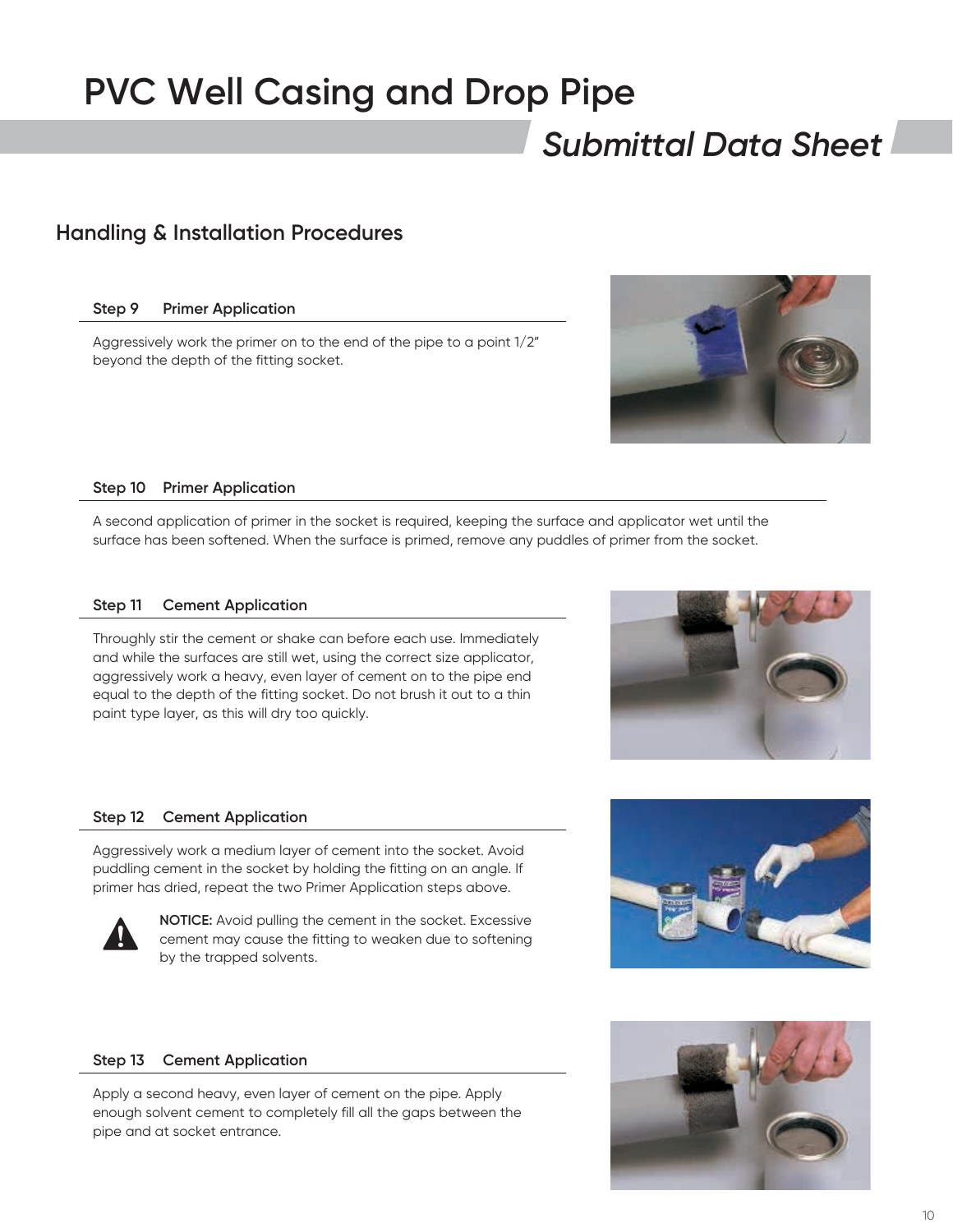## *Submittal Data Sheet*

### **Handling & Installation Procedures**

#### **Step 14 Assembly**

Without delay, while the cement is still wet, assemble the pipe. Use sufficient force to ensure that the pipe bottoms in the socket.

If cement has dried before assembly, discard.

#### **Step 15 Assembly**

Hold the pipe and socket together for approximately 30 seconds to avoid push out. If push out does occur, the joint will need to be replaced.

#### **Step 16 Assembly**

After assembly, a joint should have a ring or bead of cement completely around the juncture of the pipe and socket. If voids in this ring are present, sufficient cement was not applied and the joint may be defective.

#### **Step 17 Removing Excess**

With a clean, dry cloth, remove the excess solvent cement from the pipe and socket entrance. This will allow the solvent to evaporate from within the joint and prevent weakening of the pipe.

#### **Step 18 Joint Setting & Curing**

Handle newly assembled joints carefully until initial set has taken place. **(Note: in humid weather, allow for at least 50% more curing time.)**

**•** Set time – time required before the joint can be carefully handled.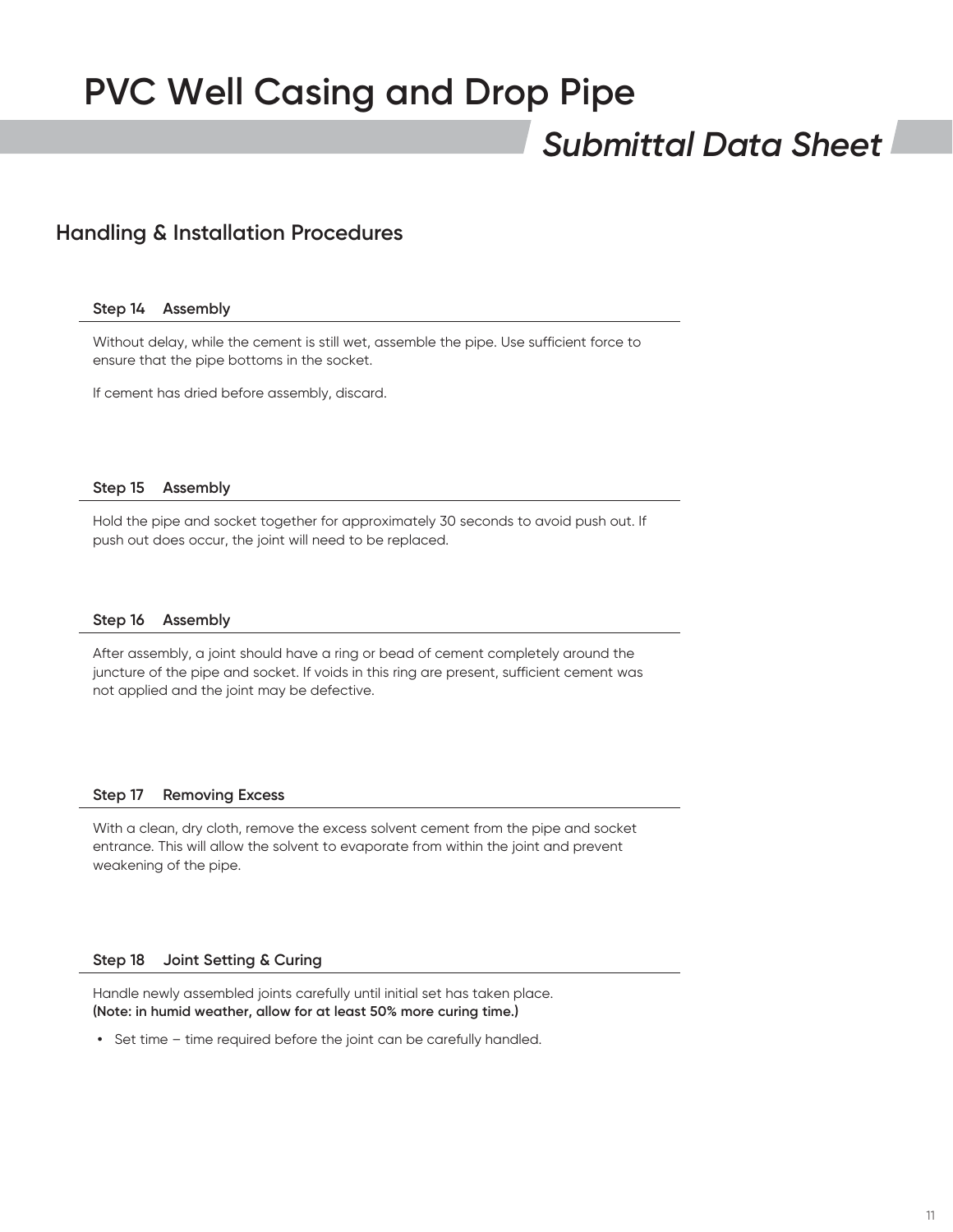## *Submittal Data Sheet*

## **Well Casing Installation Procedures**

#### **Cold Weather**

Although normal installation temperatures are between 40°F (4°C) and 110°F (43°C), high strength joints have been made at temperatures as low as –15°F (–26°C).

In cold weather, solvents penetrate and soften the plastic pipe and fitting surfaces more slowly than in warm weather. In this situation, the plastic is more resistant to solvent attack and it becomes even more important to pre-soften surfaces with an aggressive primer. Be aware that because of slower evaporation, a longer cure time is necessary.

Tips for solvent cementing in cold weather

- **•** Prefabricate as much of the system as is possible in a heated work area.
- **•** Store cements and primers in a warmer area when not in use and make sure they remain fluid.
- **•** Take special care to remove moisture including ice and snow from the surfaces to be joined.
- **•** Ensure that the temperature of the materials to be joined (re: pipe and fittings) is similar.
- **•** Use a primer to soften the joining surfaces before applying cement. More than one application may be necessary.
- **•** Allow a longer cure period before the system is used. **Note:** A heat blanket may be used to speed up the set and cure times.

#### **Hot Weather**

There are many occasions when solvent cementing plastic pipe at 95°F (35°C) temperatures and above cannot be avoided. If special precautions are taken, problems can be avoided.

Solvent cements for plastic pipe contain highstrength solvents which evaporate faster at elevated temperatures. This is especially true when there is a hot wind blowing. If the pipe is stored in direct sunlight, the pipe surface temperatures may be 20°F to 30°F (10°C to 15°C) higher than the ambient temperature. In this situation, the plastic is less resistant to attack and the solvents will attack faster and deeper, especially inside a joint. It is therefore very important to avoid puddling the cement inside the fitting socket and to ensure that any excess cement outside the joint is wiped off.

Tips for solvent cementing in hot weather:

- **•** Store solvent cements and primers in a cool or shaded area prior to use.
- **•** If possible, store fittings and pipe or at least the ends to be solvent welded, in a shady area before cementing.
- **•** Try to do the solvent cementing in cooler morning hours.
- **•** Cool surfaces to be joined by wiping with a damp rag.
- **•** Make sure that the surface is dry prior to applying solvent cement.
- **•** Make sure that both surfaces to be joined are still wet with cement when putting them together. With large size pipe, more people on the crew may be necessary.
- **•** Using a primer and a heavier, high-viscosity cement will provide a little more working time.

**Note:** During hot weather the expansion-contraction factor may increase. Refer to the expansion-contraction design criteria in this manual.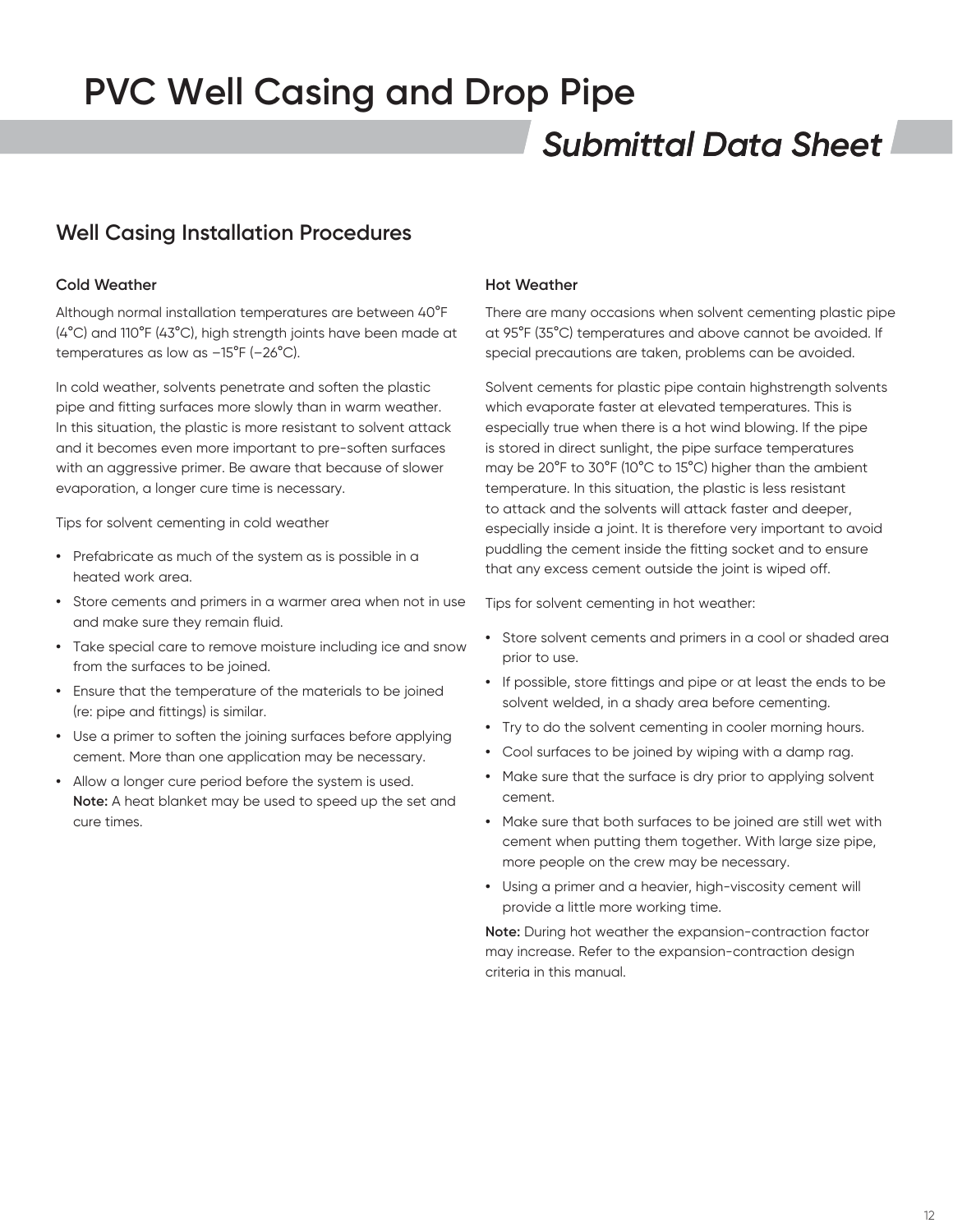## *Submittal Data Sheet*

### **Drop Pipe Installation Procedures**

### **Safe Handling and Storage of Pipe**

Care must be taken when handling PVC products to ensure that pipe is not damaged prior to installation. Take the following precautions to ensure PVC products remain in top condition prior to installation.

- **•** Store pipe indoors if possible
- **•** Pipe stored outside must be covered with a well- ventilated white tarp
- **•** Always keep pipe clean and covered in its original packaging
- **•** Always store pipe on a flat surface and never store other products on top of pipe
- **•** Do not drop or drag pipe
- **•** Inspect all products for shipping damage prior to installation
- **•** Never install products that are damaged

#### **Step 1 Preparing the Threaded Pipe**

The threads should be cleaned by brushing away cuttings and ribbons. After cleaning, apply an IPEX recommended thread lubricant such as Teflon® tape (PTFE) to the threaded portion of the pipe. Wrap the tape around the entire length of threads beginning with number two thread from the end. The tape should slightly overlap itself going in the same direction as the threads. This will prevent the tape from unraveling when the fitting is tightened on the pipe. Overlapping in the wrong direction and the use of too much tape can affect tolerances between threads. This can generate stress in the wall of female fittings resulting in failure during operations.

Alternatively, apply a compatible Teflon® based thread sealant paste per sealant manufacturer instructions.



#### **Step 2 Assembly of Threaded Joints**

After applying thread lubricant, screw the threaded fitting onto the pipe. Screwed fittings should be started carefully and hand tightened. Threads must be properly cut and a good quality thread tape must be used. If desired, the joint may be tightened with a strap wrench. In NO INSTANCE should a pipe or chain wrench be used as the jaws of this type of wrench will scar and damage the pipe wall.

Fittings should be threaded together until hand tight with an additional 1/2 to 1 turns more. Avoid stretching or distorting the pipe, fittings or threads by over tightening.

**Note 1:** Never apply solvent cement to threaded pipe or threaded fittings. Do not allow cleaners, primers, or solvent cements to "run" or drip into the threaded portion of the fitting.

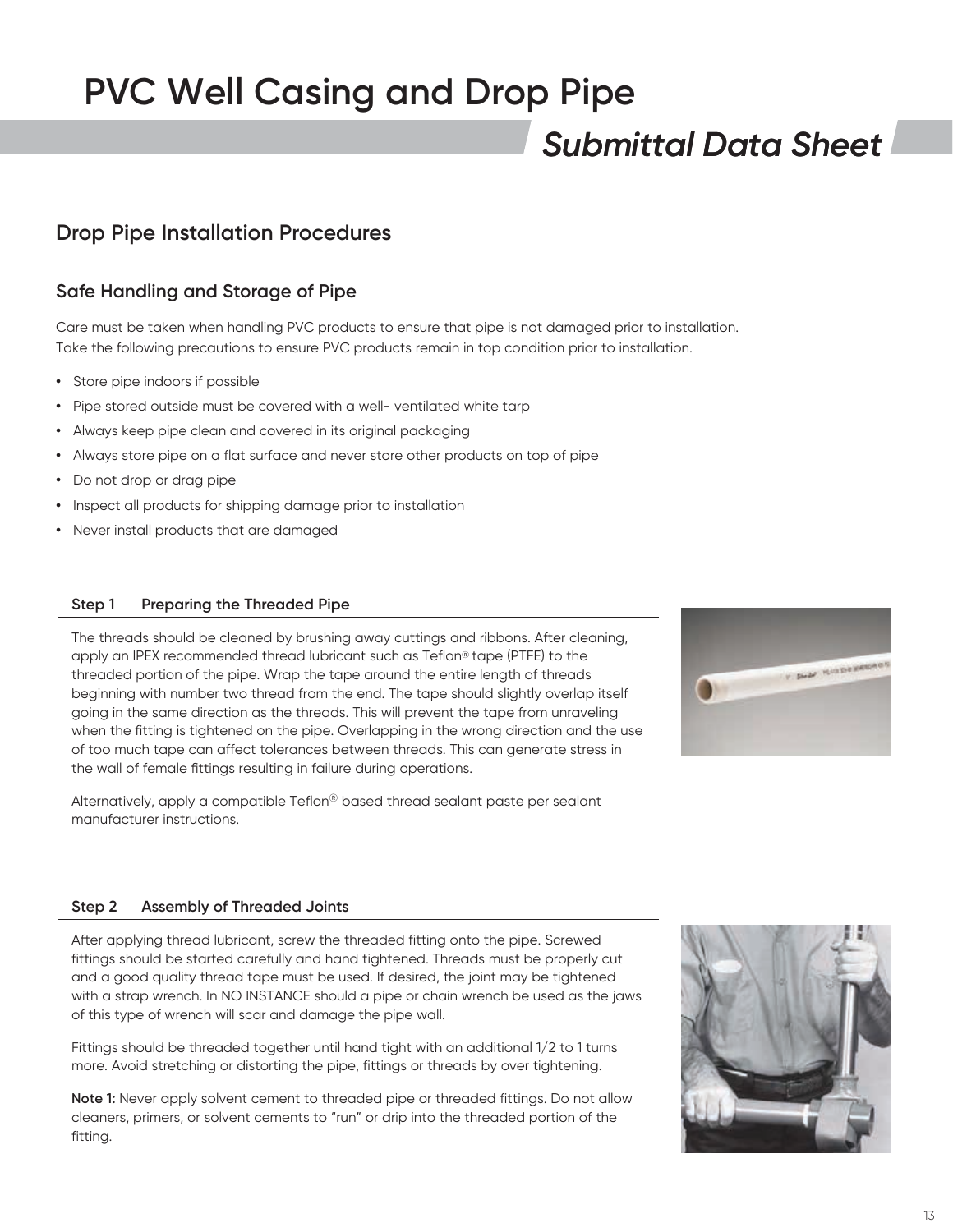## *Submittal Data Sheet*

### **Handling & Installation Procedures**

#### **Well & Submersible Pump Depth Table**

For submersible pump installations, ensure that your PVC or PE pipe can be installed to the necessary depth without it's performance or service life being impacted. The maximum depth setting for plastic pipe is determined by the pipe's pres-sure rating and the pump shut off pressure (a.k.a. cut-off or discharge pressure).

### **Max. Depth (ft.) =** ( Pressure Rating of Pipe - Shut-Off Pressure ) × 2.31

**Note:** 1 psi = 2.31 ft. H<sub>2</sub>O

We recommend that installers of pipe in well applications should support the pump by using a cable or rope. The length of the coupling used to join PVC threaded pipe should be at least 2 inches. For the use of torque arrestors and centering devices, follow the manufacturer's recommendations.

| <b>Nominal Size</b> | <b>Pressure</b><br>Rating $@73^\circ F$<br>(PSI) | Maximum Depth - Based Shut-Off Pressure |       |       |      | <b>Maximu</b>     | <b>Maximu</b>  |
|---------------------|--------------------------------------------------|-----------------------------------------|-------|-------|------|-------------------|----------------|
|                     |                                                  | 30psi                                   | 40psi | 50psi | 60ps | <b>Flow Rate*</b> | H.P.           |
| 1" SCH 80           | 320                                              | 670'                                    | 645'  | 625'  | 600' | 11 GPM            | 1.5            |
| 1-1/4" SCH 80       | 260                                              | 530'                                    | 510'  | 485'  | 460  | 20 GPM            | $\overline{2}$ |
| $1 - 1/2$ " SCH 80  | 240                                              | 485'                                    | 460'  | 440'  | 415' | 27 GPM            | 5              |
| 2" SCH 801"         | 200                                              | 395'                                    | 370'  | 345'  | 325' | 45 GPM            | 7.5            |
| <b>SCH 120</b>      | 360                                              | 760'                                    | 740'  | 715'  | 695' | <b>10 GPM</b>     | 1.5            |
| 1-1/4" SCH 120      | 300                                              | 625'                                    | 600'  | 575'  | 555' | <b>18 GPM</b>     | $\overline{2}$ |

\* Maximum Flow Rate is based on a water velocity of 5 ft/s to minimize excessive surge pressures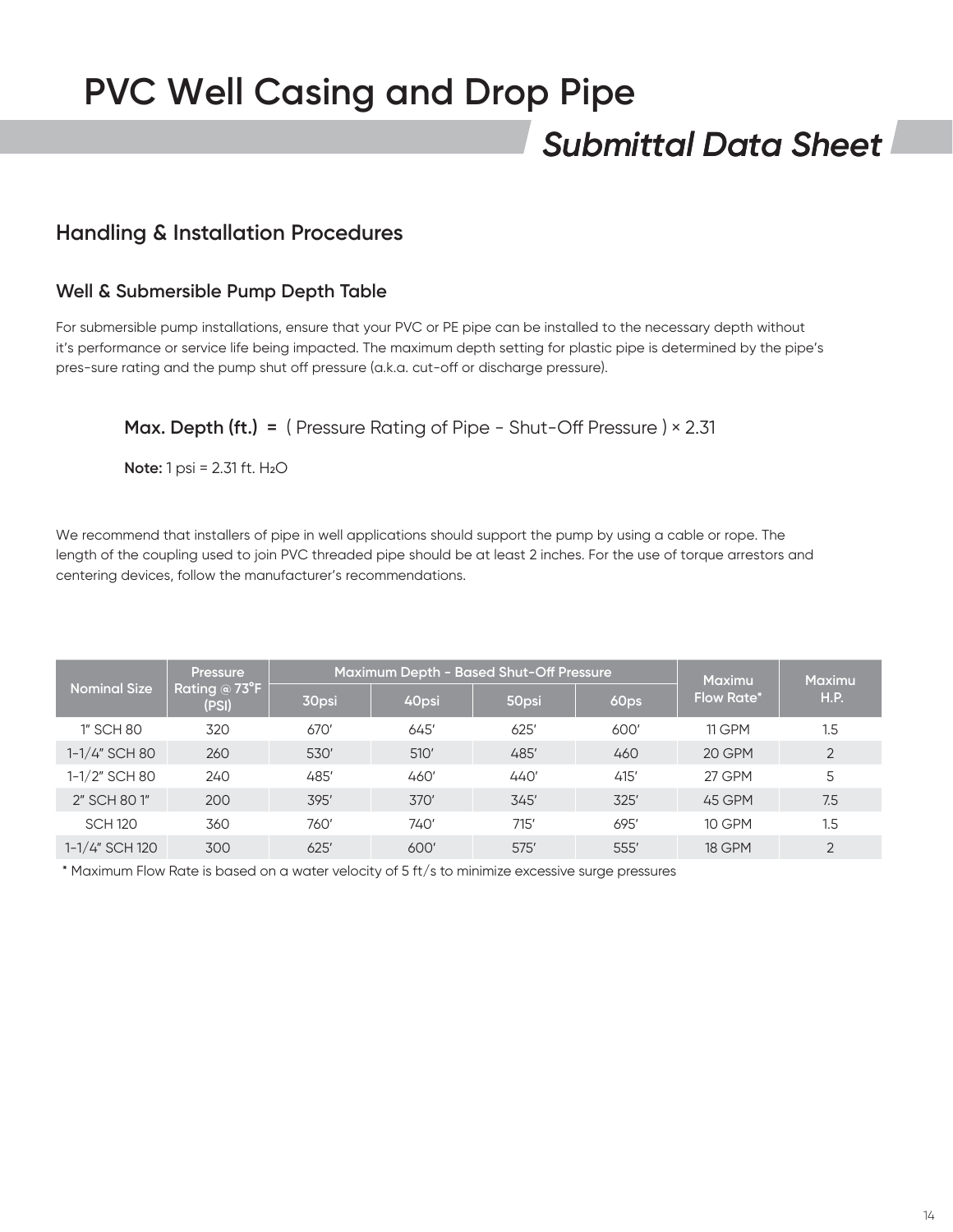## *Submittal Data Sheet*

### **Handling & Installation Procedures**

### **Additional Handling and Storage Considerations**

PVC is a strong, lightweight material, about one fifth the weight of steel or cast iron. Piping made of this material is easily handled and, as a result, there is a tendency for them to be thrown about on the jobsite. Care should be taken in handling and storage to prevent damage to the pipe.

PVC pipe should be given adequate support at all times. It should not be stacked in large piles, especially in warm temperature conditions, as bottom pipe may become distorted and joining will become difficult.

For long-term storage, pipe racks should be used, providing continuous support along the length. If this is not possible, timber supports of at least 3" bearing width, at spacings not greater than 3' centers, should be placed beneath the piping. If the stacks are rectangular, twice the spacing at the sides is required. Pipe should not be stored more than seven layers high in racks. If different classes of pipe are kept in the same rack, pipe with the thickest walls should always be at the bottom. Sharp corners on metal racks should be avoided.

For temporary storage in the field when racks are not provided, care should be taken that the ground is level and free of sharp objects (i.e. loose stones, etc.). Pipe should be stacked to reduce movement, but should not exceed three to four layers high.

Most pipe is now supplied in crates. Care should be taken when unloading the crates; avoid using metal slings or wire ropes. Crates may be stacked four high in the field. The above recommendations are for a temperature of approximately 80°F (27°C). Stack heights should be reduced if higher temperatures are encountered, or if pipe is nested (i.e. pipe stored inside pipe of a larger diameter). Reduction in height should be proportional to the total weight of the nested pipe, compared with the weight of pipe normally contained in such racks.

Since the soundness of any joint depends on the condition of the pipe end, care should be taken in transit, handling and storage to avoid damage to these ends. The impact resistance and flexibility of PVC pipe is reduced by lower temperature conditions. The impact strength for both types of

piping materials will decrease as temperatures approach 32°F (0°C) and below. Care should be taken when unloading and handling pipe in cold weather. Dropping pipe from a truck or forklift may cause damage. Methods and techniques normally used in warm weather may not be acceptable at the lower temperature range.

When loading pipe onto vehicles, care should be taken to avoid contact with any sharp corners (i.e. angle irons, nail heads, etc.), as the pipe may be damaged.

While in transit, pipe should be well secured and supported over the entire length and should never project unsecured from the back of a trailer.

Larger pipe may be off-loaded from vehicles by rolling them gently down timbers, ensuring that they do not fall onto one another or onto a hard, uneven surface.

#### **Prolonged Outdoor Exposure**

Prolonged exposure of PVC pipe to the direct rays of the sun will not damage the pipe. However, some mild discoloration may take place in the form of a milky film on the exposed surfaces. This change in color merely indicates that there has been a harmless chemical transformation at the surface of the pipe. A small reduction in impact strength could occur at the discolored surfaces but they are of a very small order and are not enough to cause problems in field installation.

#### **Protection – Covering**

Discoloration of the pipe can be avoided by shading it from the direct rays of the sun. This can be accomplished by covering the stockpile or the crated pipe with a light colored opaque material such as canvas. If the pipe is covered, always allow for the circulation of air through the pipe to avoid heat buildup in hot summer weather. Make sure that the pipe is not stored close to sources of heat such as boilers, steam lines, engine exhaust outlets, etc.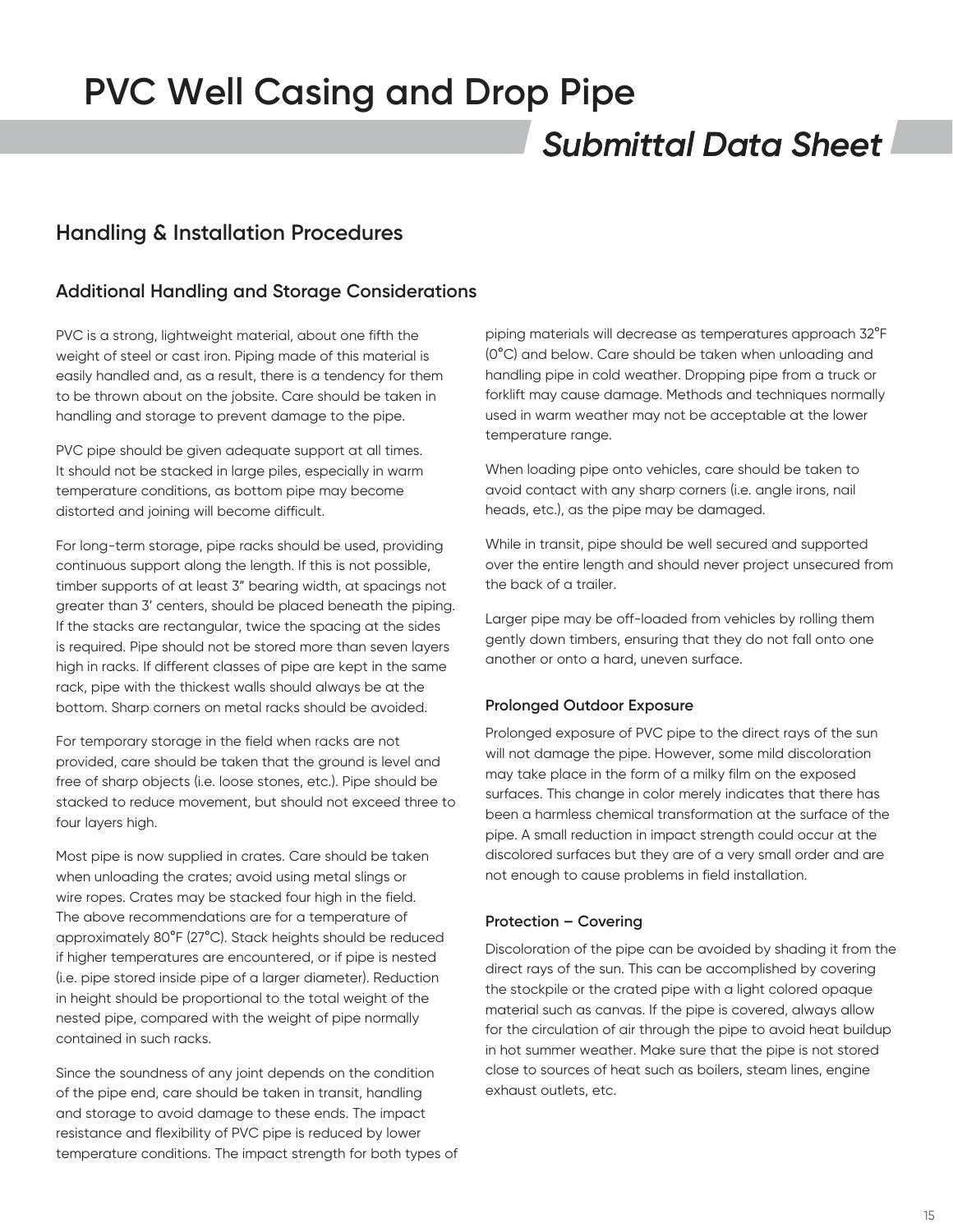## *Submittal Data Sheet*

## **Testing**

### **Well Casing Site Pressure Testing**

Refer to the plumbing code or local code officials (Authority Having Jurisdiction) for pressure testing requirements.

### **Drop Pipe Site Pressure Testing**

Typically, drop pipe pressure testing is conducted on the full water delivery system which is composed of the drop pipe and relevant piping to the dwelling. Pressure testing is used to verify there is a drop in pressure when the pump cuts off after reaching the high level set point, which can often be between 40 and 60 PSI.

Refer to the plumbing code or local code officials (Authority Having Jurisdiction) for pressure testing requirements.

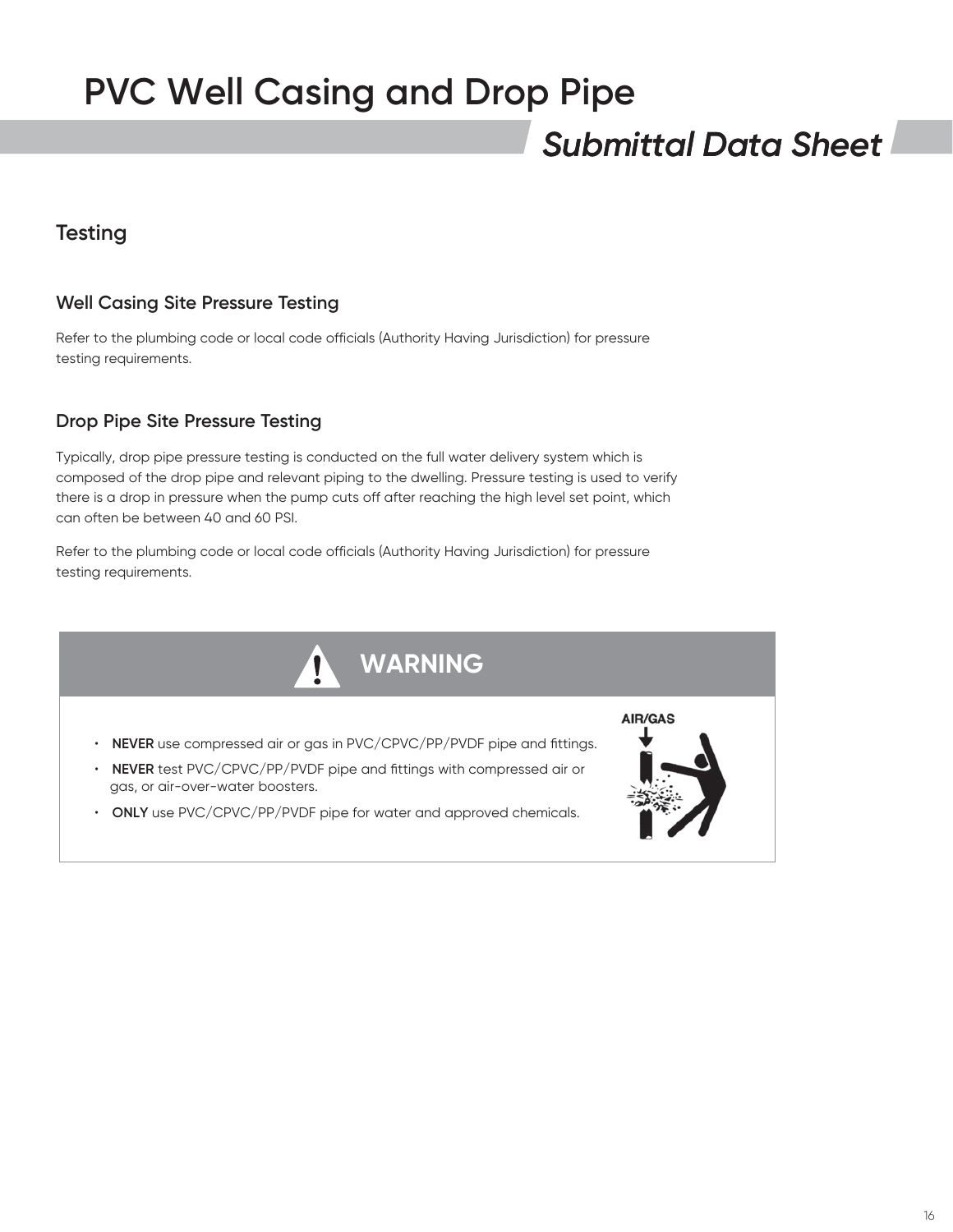## *Submittal Data Sheet*

## **Specifications**

### **PVC Well Casing**

#### **Scope**

This specification sheet covers the manufacturers' requirements for PVC Schedule 40, SDR 17, SDR 21, SDR 26, & SDR 27.6 well casing pipe. The pipe meets or exceeds all applicable ASTM and NSF standards and are suitable for use in water well construction.

#### **PVC Materials**

Rigid PVC (polyvinyl chloride) used in the extrusion of Schedule 40, SDR 17, SDR 21, SDR 26, & SDR 27.6 well casing pipe complies with the material requirements of ASTM D1784 (formerly Type 1, Grade 1) and has a cell classification of 12454. Raw material used in the extrusion shall be virgin material and contain the standard specified amounts of color pigment, stabilizers and other additives. The compounds used are listed to the requirements of NSF 14. Material shall meet the requirements of ASTM F480 and Impact Classification shall be tested in accordance with ASTM D2444.

#### **Dimensions**

Physical dimensions and properties of Schedule 40 PVC well casing pipe shall meet the requirements of ASTM D1785. Socket dimensions of belled end pipe shall meet the requirements of F480.

Physical dimensions and properties of SDR 17 & 27.6 PVC well casing pipe shall meet the requirements of ASTM F480.

Physical dimensions and properties of SDR 21 & 26 PVC well casing pipe shall meet the requirements of ASTM F480 and ASTM D2241.

#### **Marking**

PVC Well Casing pipe is marked as prescribed in ASTM F480 & NSF 14. The marking includes the following: Nominal size, PVC-1120, Schedule or SDR size and pressure rating, ASTM & NSF standards,"WELL CASING", IC impact rating.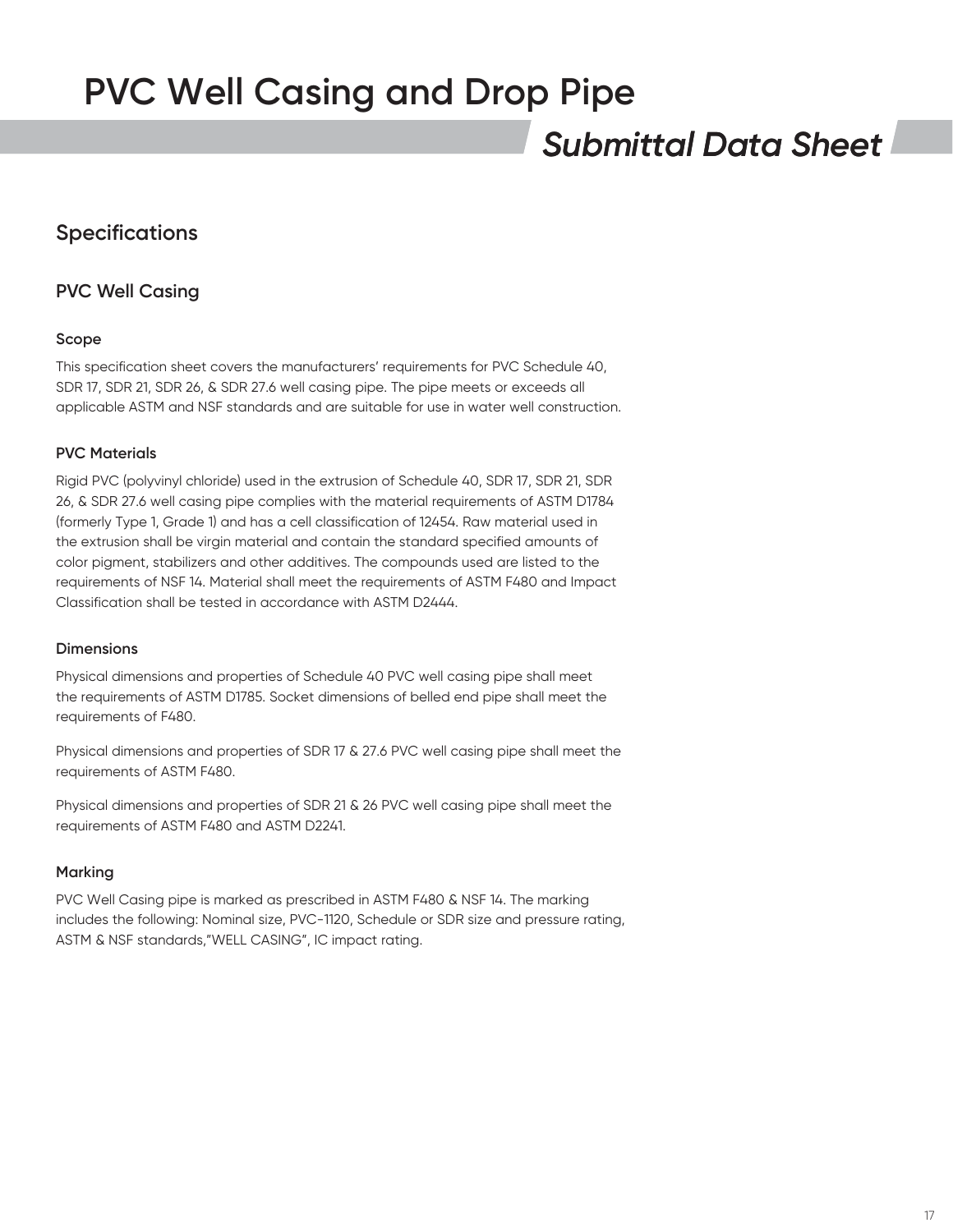## *Submittal Data Sheet*

## **Specifications**

### **PVC Drop Pipe**

#### **Scope**

This specification sheet covers the manufacturers' requirements for PVC Schedule 80 and Schedule 120 Drop Pipe. The pipe meets or exceeds all applicable ASTM and NSF standards and is suitable for well and pump applications and for potable water.

#### **PVC Materials**

Rigid PVC (polyvinyl chloride) used in the extrusion of Schedule 80 & 120 pipe complies with the material requirements of ASTM D1784 (formerly Type 1, Grade 1) and has a cell classification of 12454. Raw material used in the extrusion shall virgin material and contain the standard specified amounts of color pigment, stabilizers and other additives. The compounds used are listed to the requirements of NSF 61 and 14 for use in potable water service.

#### **Dimensions**

Physical dimensions and properties of Schedule 80 & 120 PVC Drop Pipe shall meet the requirements of ASTM D1785. Drop Pipe is threaded with accordance to ASTM F1498.

#### **Marking**

Schedule 80 & 120 PVC Drop Pipe is marked as prescribed in ASTM D1785, NSF 14 and 61. The marking includes the following: Nominal size, PVC-1120, Schedule size, unthreaded and threaded pressure ratings, ASTM & NSF standards